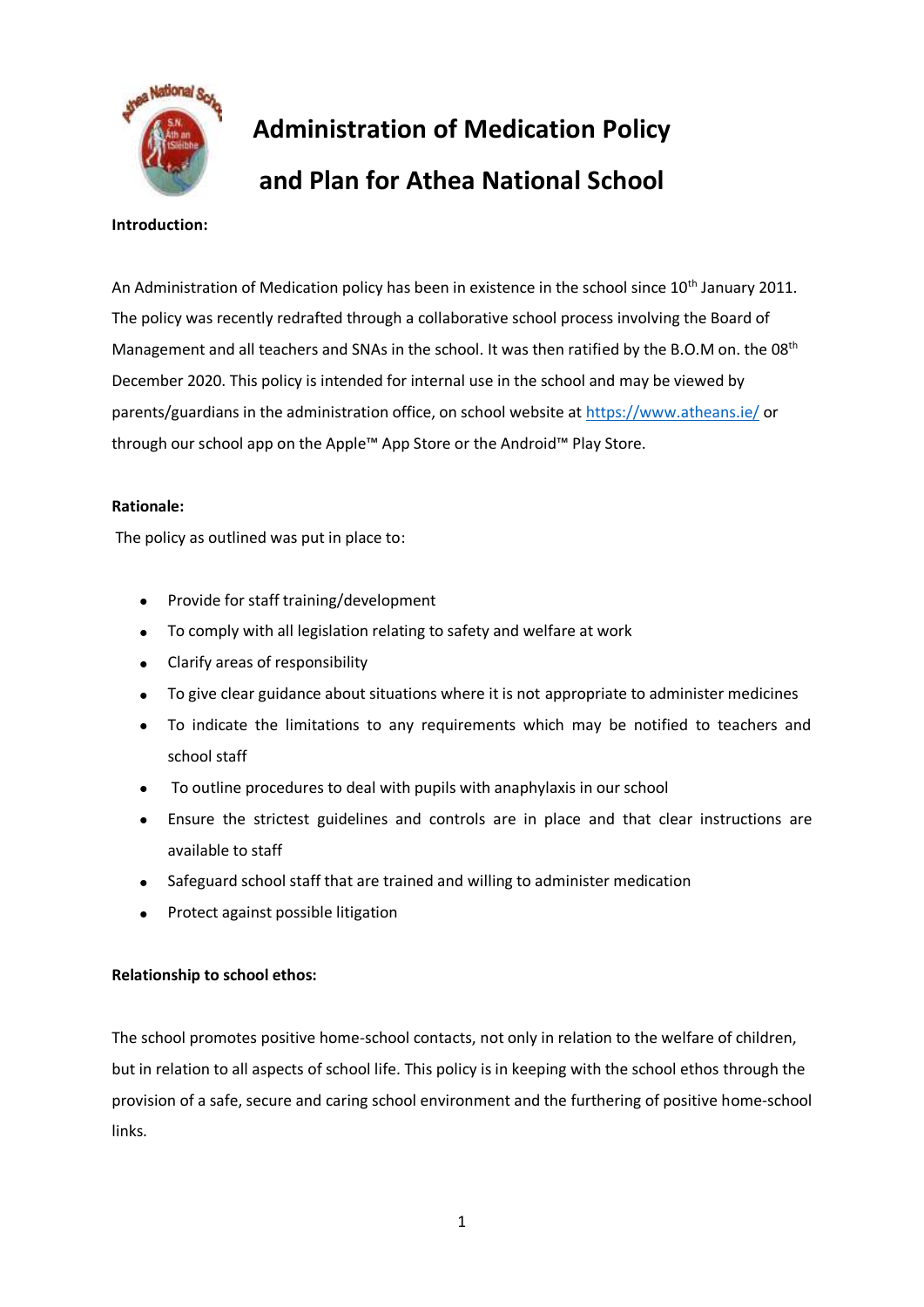#### **Aims of this policy:**

The aims of the policy can be summarised as follows:

- Minimise health risks to children and staff on the school premises
- Fulfil the duty of the single manager in relation to Health and Safety requirements
- Provide a framework within which medicines may be administered in cases of emergency or in instances where regularised administration has been agreed with parents/guardians

#### **In-school Procedures:**

Parents/Guardians are required to complete an acceptance form when enrolling their child/ren in the school. It is the duty of the parent/guardian to inform the school of any medical needs their children may have. Parents/Guardians are to inform the school immediately if a child develops a medical condition/allergy at any point during the school year which has not been previously disclosed to the school. No teacher/SNA is obliged to administer medicine or drugs to a pupil and any teacher/SNA willing and trained to do so works under the controlled guidelines outlined below. Whilst teachers in schools act "in loco parentis" there is no obligation on teachers to administer medicines, or supervise children taking them. Any teacher or SNA who administers medication to a pupil will do so under the controlled guidelines outlined below:

- Prescribed medicines will only be administered after parents/guardians of the pupil concerned have written to the Board of Management requesting the Board to authorise a member of the teaching/SNA staff to do so. Generally non-prescribed medicines will not be stored or administered in the school. In exceptional circumstances the school may agree to store and administer non-prescription medication. Parents/Guardians of the pupil concerned will be required to write to the principal requesting a member of teaching staff/SNA to do so. The Board of Management will seek indemnity from parents in respect of any liability arising from the administration of medicines.
- The school generally advocates the self-administration (e.g. inhalers) in older classes, of prescribed medicine under the supervision of a responsible adult, exercising the standard of care of a prudent parent. A quantity of emergency medication will be stored in the medicine cabinet in the staff room. This is always locked with the key securely fixed to the top of the cabinet out of sight. Parents/Guardians are responsible for the provision of the correct quantity of medication .It is parents/ guardians responsibility to ensure that expiry dates on

2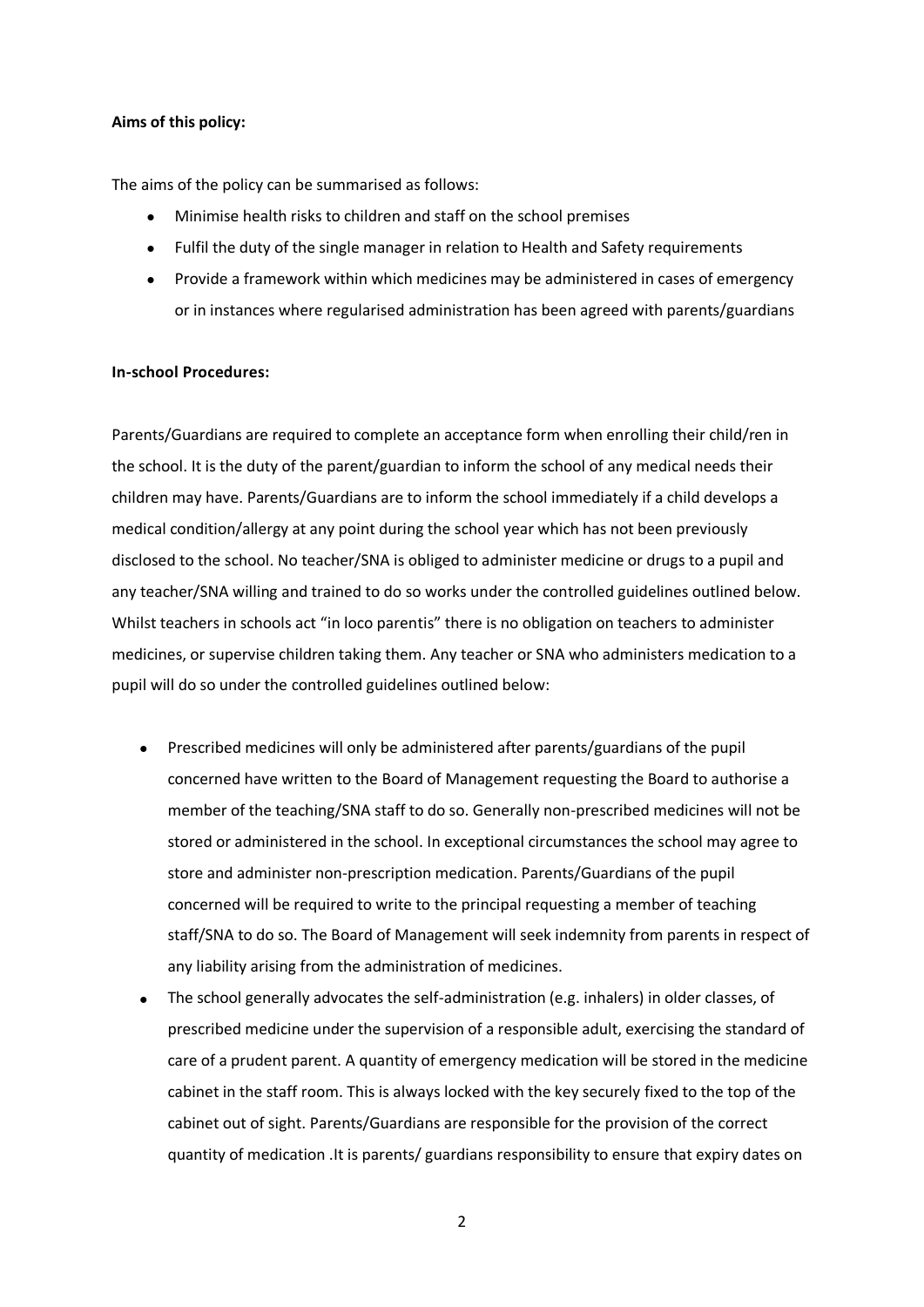the medication have not passed, notifying the school in the event of a change of dosage (this must be done in writing) and the replenishing of a medicine in the event of exhaustion. Medication must be clearly labelled. If in a box, both the box and the container inside must contain clear external labelling.

- There will be Salbutamol inhalers and Epinephrine pre-filled pens (1 junior pen and 1 adult pen) stored in a locked First Aid cabinet in the staff room. These are to be used in case of emergency by trained staff. These will only be administered in the case of life threatening emergencies.
- All sharps to be disposed of in sharps bin under Medicine Cabinet.
- Teachers/SNAs have a professional duty to safeguard the health and safety of pupils, both when they are authorised to be on the school premises and when they are engaged in authorised school activities elsewhere. In the event of a planned/unplanned absence, the substituting teacher's attention will be drawn to instructions in respect of the pupil who cannot self-administer. A substitute teacher cannot be required to administer prescribed/non-prescribed medication.
- The principal requests parents to ensure that teachers be made aware in writing of any medical condition/allergies suffered by any child in their class. The school reserves the right to refuse to administer medicines that are considered too specialist or where the school is unable to provide a staff member.
- This does not imply a duty upon teachers/SNAs personally to undertake the administration of medicines or drugs. Teachers/SNAs who are willing to administer medication will inform the principal. The principal will keep a record of those teachers/SNAs who agree to undertake the administration of medicines.
- Staff members may undertake CPD provided by STAC training. The most recent training was provided in school on
	- o 27th August 2020- Cardiac First Response Community
	- $\degree$  17<sup>th</sup> October 2020-Administration of Epinephrine (Adrenaline)

## Administration of Glucagon

## Administration of Salbutamol

These were attended by Alice Walsh (Preschool), Donna Nolan (ASD 2), Bridget Sheehy (Room 1), Marguerite Quilty (Room 3), Anne Marie Horgan (Room 3 & 4), Margaret Ahern (Room 5&6)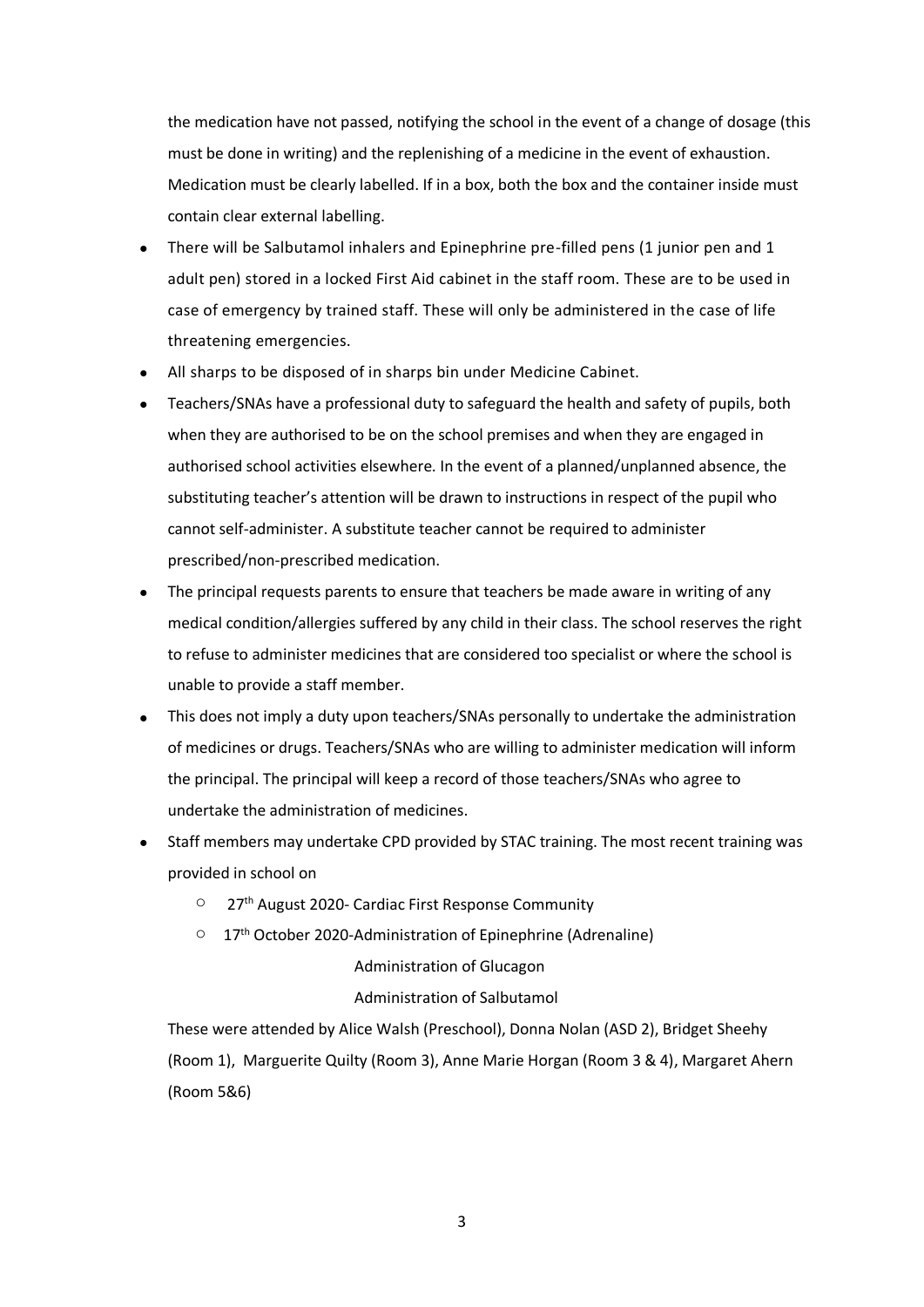#### **Long Term Health Problems:**

Where there are children with long-term health problems in school, proper and clearly understood arrangements for the administration of medicines must be made with the principal. This is the responsibility of the parents/guardians. It would include measures such as self-administration, administration under parental supervision or administration by school staff.

#### **Life Threatening Condition:**

Where a child is suffering from a life threatening condition, parents/guardians must clearly outline, in writing, what should be done in a particular emergency situation. If emergency medication is necessary, arrangements must be made with the principal. A letter of indemnity must be signed by the parents in respect of any liability that may arise regarding the administration of medication.

#### **Guidelines for the Administration of Medicines:**

1. The parents/guardians of the pupil with special medical needs must inform the principal in writing of the condition, giving all the necessary details of the condition. The request must also contain written instruction of the procedure to be followed in administering the medication. (Appendix 1 and/or 2 and 3)

2. Parents/Guardians must write requesting the principal to authorise the administration of the medication in school.

3. Where specific authorisation has been given by the principal for the administration of medicine, the medicines must be brought to school by the parent/guardian. The medication must be clearly labelled. If in a box, both the box and the container inside must contain clear external labelling. 4. A written record of the date and time of administration must be kept by the person administering

it. (Appendix 4)

5. Parents/Guardians are responsible for ensuring that medication is supplied to the school, the replenishing of a medicine in the event of exhaustion, ensuring that the expiry dates on the medication has not passed and also notifying the school in the event of a change of dosage (this must be done in writing). A change in dosage of the same medication does not require notification of the principal, however, Appendix 3 must be filled out again to reflect the change in dosage. In the

4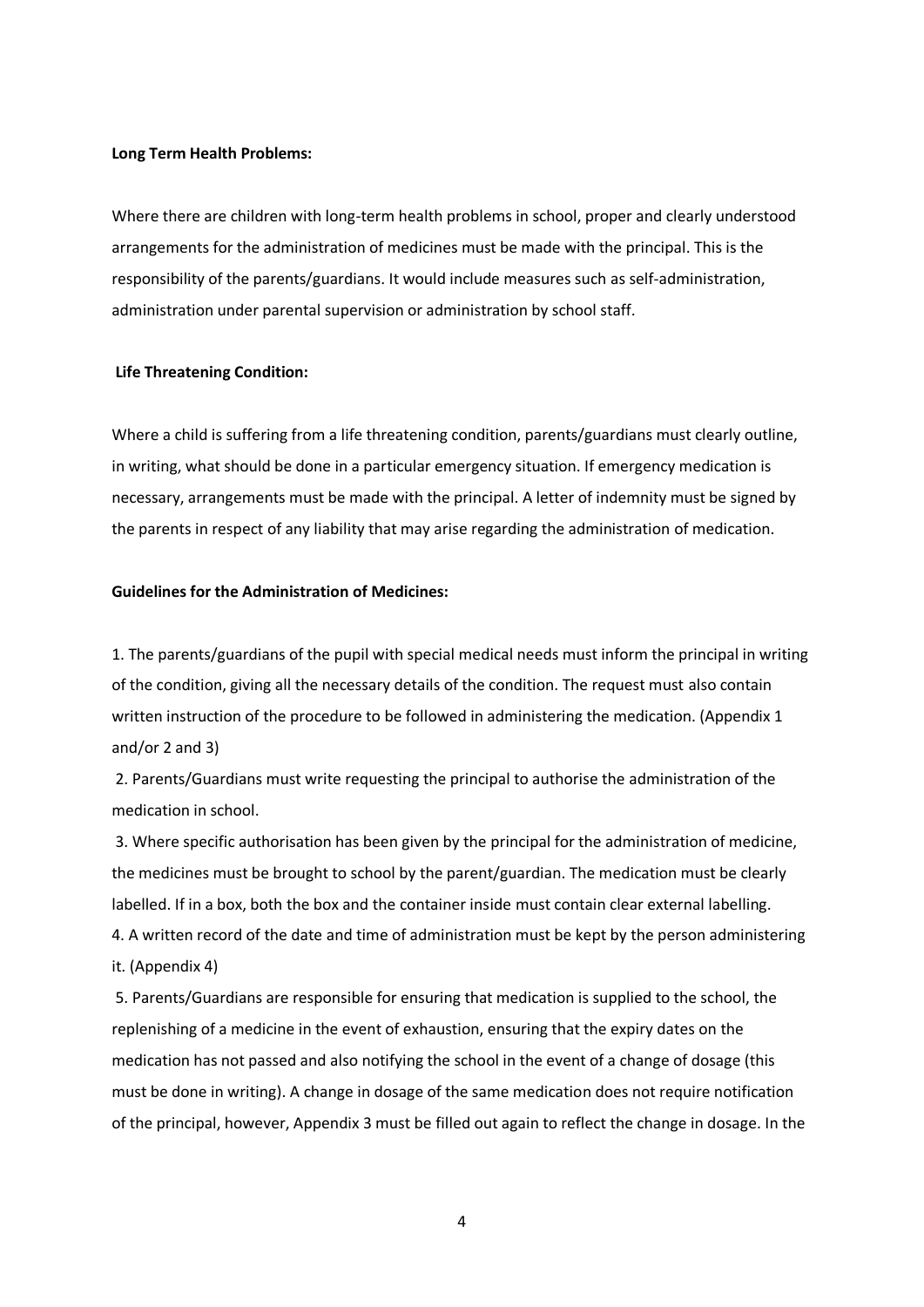event that medication passes its expiry date without being used, the child's parents/guardians will take responsibility for its safe disposal (usually by returning to the pharmacy).

6. The principal must inform the school's insurers accordingly.

7. Parents are further required to indemnify the principal and members of the staff in respect of any liability that may arise regarding the administration of prescribed/non-prescribed medicines in school.

8. All correspondence related to the above are kept in the school.

9. If going off site/leaving the school grounds (e.g. school tour or nature walk) the teacher/SNA who has agreed to administer the medication will carry the medication with them.

10. In the event of the school exiting the building due to fire, the Accountable Person will take any prescribed/non-prescribed medications from the administration office out to the fire assembly points in the event that they are needed.

11. Emergency procedures pertaining to the administration of medicines for those who cannot selfadminister (Appendix 3) will be visible in 2 locations across the school - the staffroom and the child's classroom (on a wall beside the teacher's table).

#### **Medicines:**

- Unless a written request has been made to the principal together with the relevant appendices, both non-prescribed and prescribed medicines will neither be stored nor administered to pupils in school. If found, such medications will be confiscated and parents/guardians will be made aware of this.
- Teachers/SNAs in the school will only administer prescribed/non-prescribed medication when arrangements have been put in place as outlined above.
- Arrangements for the storage of certain emergency medicines, which must be readily accessible at all times, must be made with the principal. Prescribed/non-prescribed medicines that cannot be self-administered are stored in the administration office and child's classroom as detailed in the In-School Procedures section of this policy. As listed above the medication must be clearly labelled. If in a box, both the box and the container inside must contain clear external labelling.
- The prescribed/non-prescribed medicine must be self-administered if possible, under the supervision of an authorised teacher/SNA if not the parent.
- In an emergency situation, qualified medical assistance will be secured at the earliest opportunity and the parents contacted. Please see school doctor and contact details on page 7.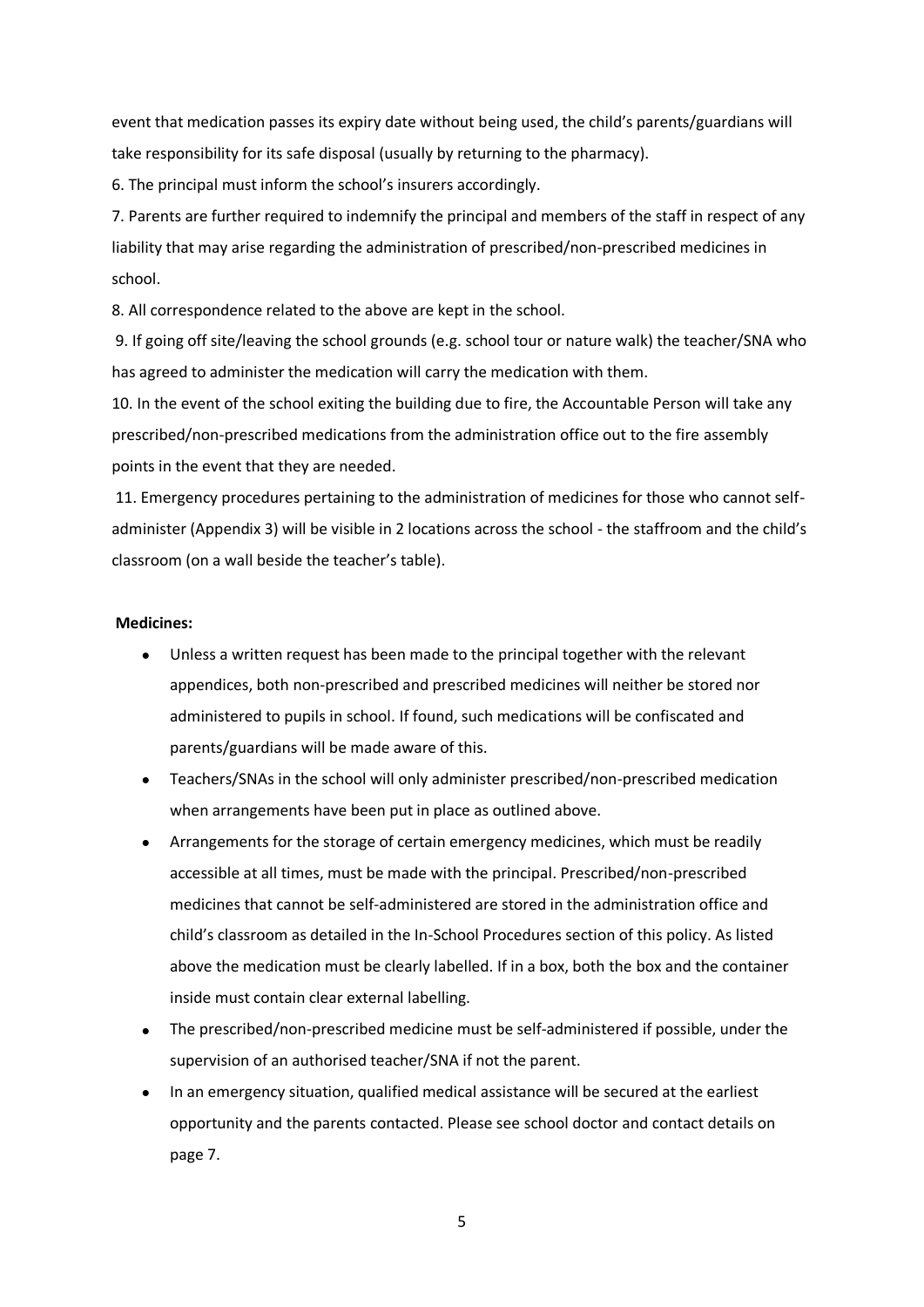- Where possible, the parents should arrange for the administration of prescribed/nonprescribed medicines outside of school hours.
- Under certain circumstances, it may be appropriate for an older child to retain medication in their own possession, and take responsibility for self-administration (e.g. an older child who would normally carry and use their own inhaler). A written request to the principal together with the relevant appendices is still required. Under these circumstances the school will not maintain a record of medication use. Because there is no record of the administration of such medication and because it is in possession of the child, staff cannot be held responsible if it is lost or misused.

#### **The following guidelines are in place with regard to pupils with an allergy:**

1. Parents/Guardians inform the school about any allergies their child may have.

2. Strategies to deal with allergies will be decided on a case to case basis depending on severity of allergy.

3. Parents/Guardians will be asked for clear instructions in writing as how the school should deal with the child presenting with signs and symptoms of an allergic reaction. (Appendix 2 and 3)

#### **The following guidelines are in place with regard to pupils with anaphylaxis:**

1. Depending on the severity of the allergy, appropriate arrangements will be made. It is the responsibility of the parents/guardians to notify the school in writing and give the school all information regarding known triggers and the severity of the allergy – see appendices 2 and 3. 2. Both pupils and staff at Athea National School are discouraged from bringing nuts/nut products

into the school e.g. peanuts, cashew nut butter.

3. Parents/Guardians of all children in the school are informed that children in our school have anaphylaxis and are asked not to include named trigger foods in lunches. This will be done yearly at information evenings for prospective and current parents/guardians.

4. Where another child in the class has a trigger food in his or her lunch box the trigger food is removed from his/her lunch box and sent to the office for safe disposal.

5. Children are advised not to offer or exchange foods, sweets, lunches etc.

6. If going off site/leaving the school grounds (e.g. school tour or nature walk) the teacher/SNA who has agreed to administer the medication will carry the medication with them.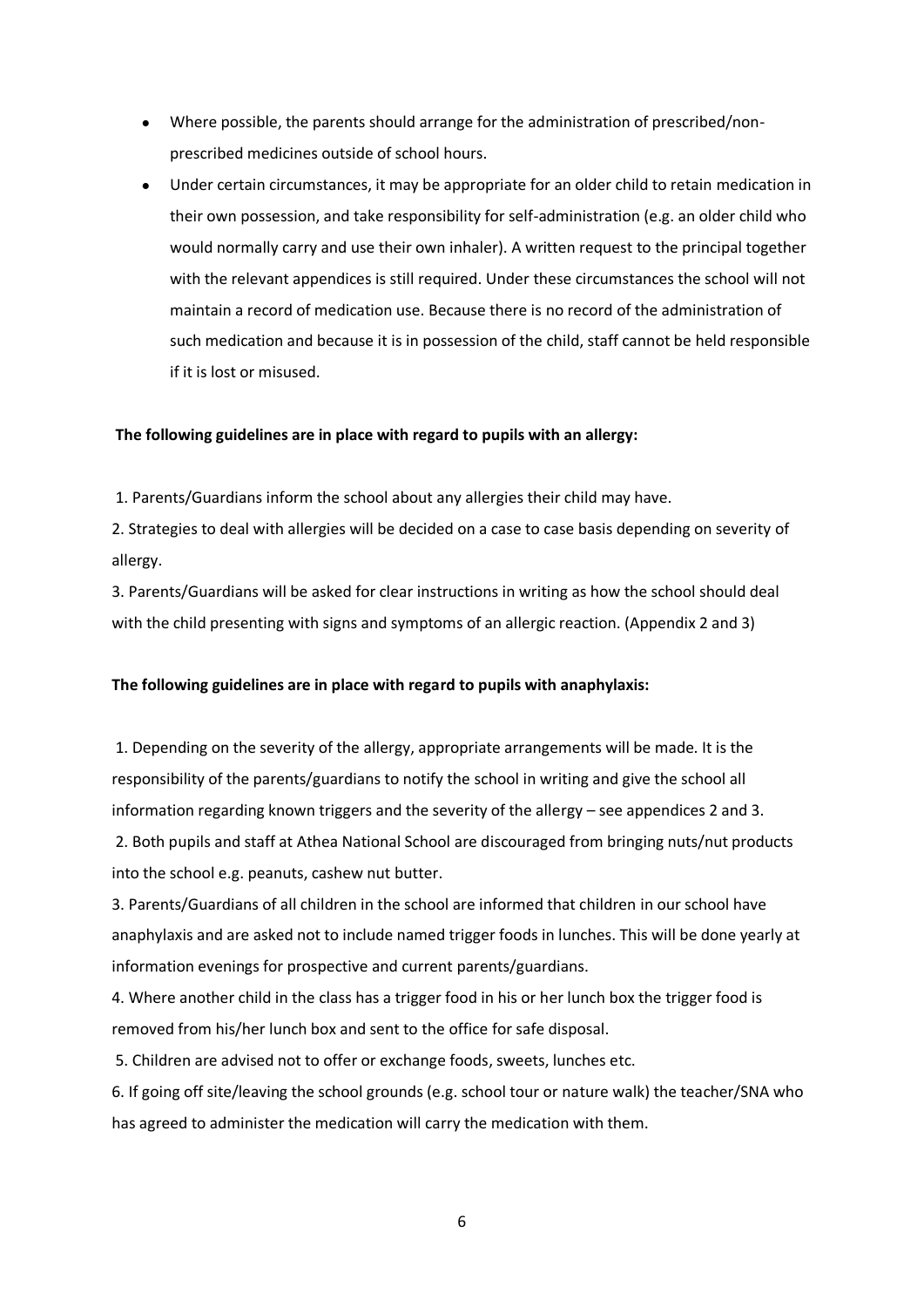7. Check instructions in respect of the pupil displayed in the staffroom and the child's classroom (on a wall beside the teacher's table).

8. In the event of a pupil going into anaphylactic shock an ambulance will be called. The Anapen/Epipen may also be administered to the pupil. Any Anapen/Epipen administered should be handed to the ambulance crew on arrival.

#### **Indicators of shock include:**

Symptoms of shock can include bloating, swelling, wheezing, severe difficulty breathing and gastrointestinal symptoms such as abdominal pain, cramps, vomiting and diarrhoea.

#### **Invasive Procedures:**

Some children require types of specialist or invasive treatments. Only staff that have been appropriately trained are to administer such treatment. This must be in accordance with instructions issued by the paediatrician or G.P. Training in invasive procedures should be conducted by qualified medical personnel e.g. School Nurse, or Specialist Nurse. For the protection of both staff and young people a second member of staff should be present (where possible) while more intimate procedures followed. The parent/guardian will be responsible for the supply, maintenance and the upkeep of the specialist equipment required for such procedures. Invasive procedures will only be carried out after parents/guardians of the pupil concerned have written to the principal requesting the principal to authorise a member of the teaching/SNA staff to do so (appendix 5). A record of the administration of such treatments will be kept by the school (appendix 6).

#### **Local Doctor: Dr Kieran Murphy, Westbury Medical Centre, Athea**

**Contact Number: 06842271**

**Note: In the event of the school doctor being called the fee of €85 is to be paid by the parent/guardian of the child.**

#### **Emergencies:**

In the event of an emergency, teachers/SNAs should do no more than is necessary and appropriate to relieve extreme distress or prevent further and otherwise irreparable harm. Qualified medical treatment should be secured in emergencies at the earliest opportunity.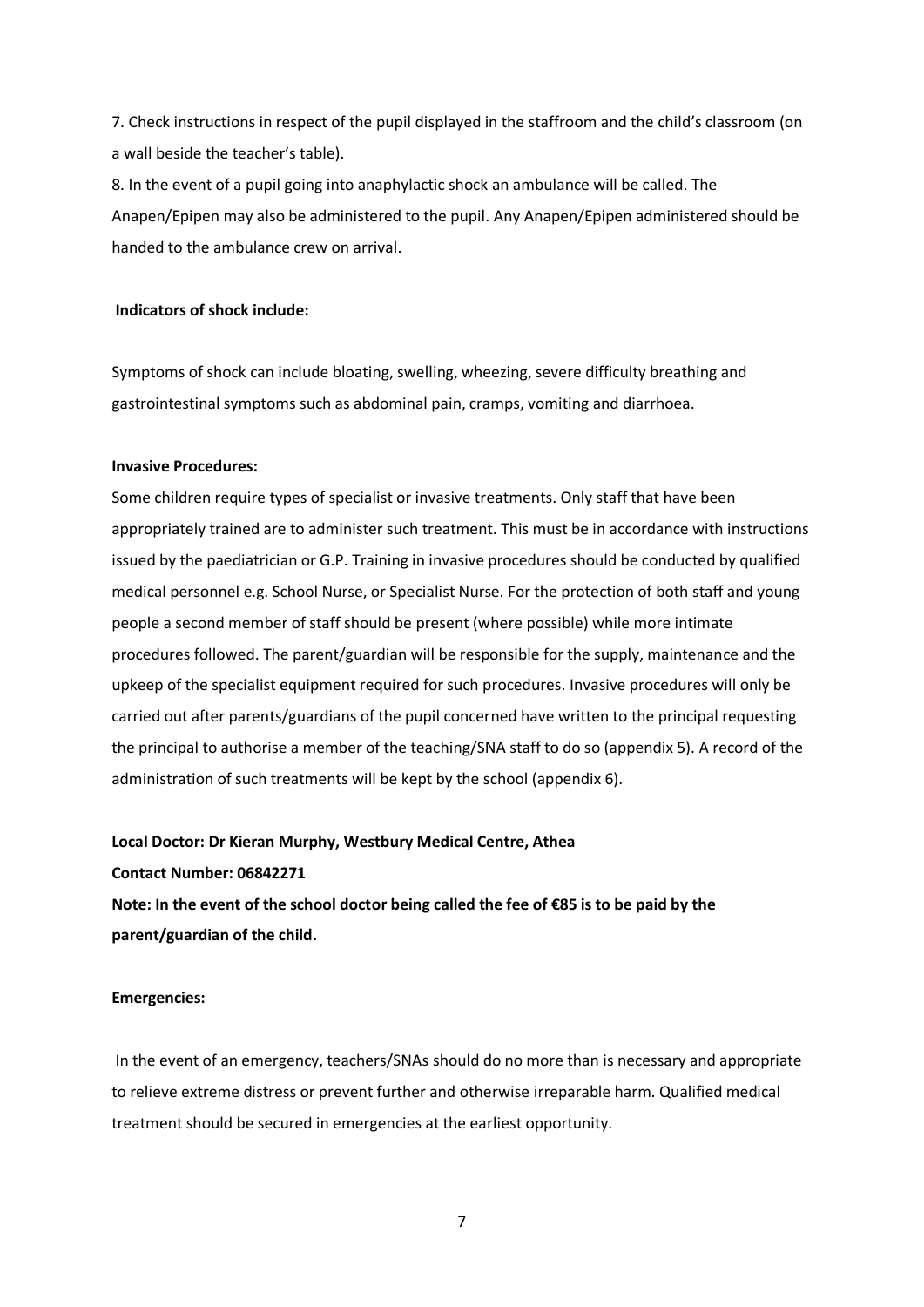In circumstances that warrant immediate medical attention, an ambulance may be called to take the child into Accident and Emergency. Parents/Guardians will be contacted simultaneously. In addition, parents/guardians must ensure that teachers are made aware in writing of any medical condition which their child is suffering from. For example children who suffer from epilepsy, diabetes etc. may have a seizure at any time and teachers/SNAs must be made aware of symptoms in order to ensure that treatment may be given by appropriate persons.

Written details are required from the parents/guardians outlining the child's personal details, name of medication, prescribed dosage, whether the child is capable of self-administration and the circumstances under which the medication is to be given. Parents/Guardians should also outline clearly proper procedures for children who require medication for life threatening conditions. Appendices  $1 - 3$  outline these details. The school maintains an up to date register of contact details of all parents/guardians including emergency numbers. This is updated in September of each new school year and as and when necessary.

#### **First Aid Boxes:**

A first aid box is kept in the staffroom, in the hallway, outside ASD 1 and at the exit out to the astroturf. These contain anti-septic wipes, bandages, gloves, plasters, steri-strips, cotton wool, scissors etc. A first aid box is taken when children are engaged in out of school activities such as tours, swimming, football/hurling games and athletic activities. Gloves to be worn when administering First Aid as per First Aid Policy and COVID Policy.

#### **General Recommendations:**

We recommend that any child who shows signs of illness should be kept at home in accordance with Athea National School COVID Policy (July 2020). A HSE Declaration form is completed by parent on return to school that symptoms have resolved and illness has not been COVID related. Requests from parents to keep their children in at lunch break are not encouraged. A child too sick to play with peers should not be in school.

The Board of Management is at present considering including an Accident and Emergency Consent Form in the General Medical Form completed by each parent/ guardian on the enrolment of their child.

8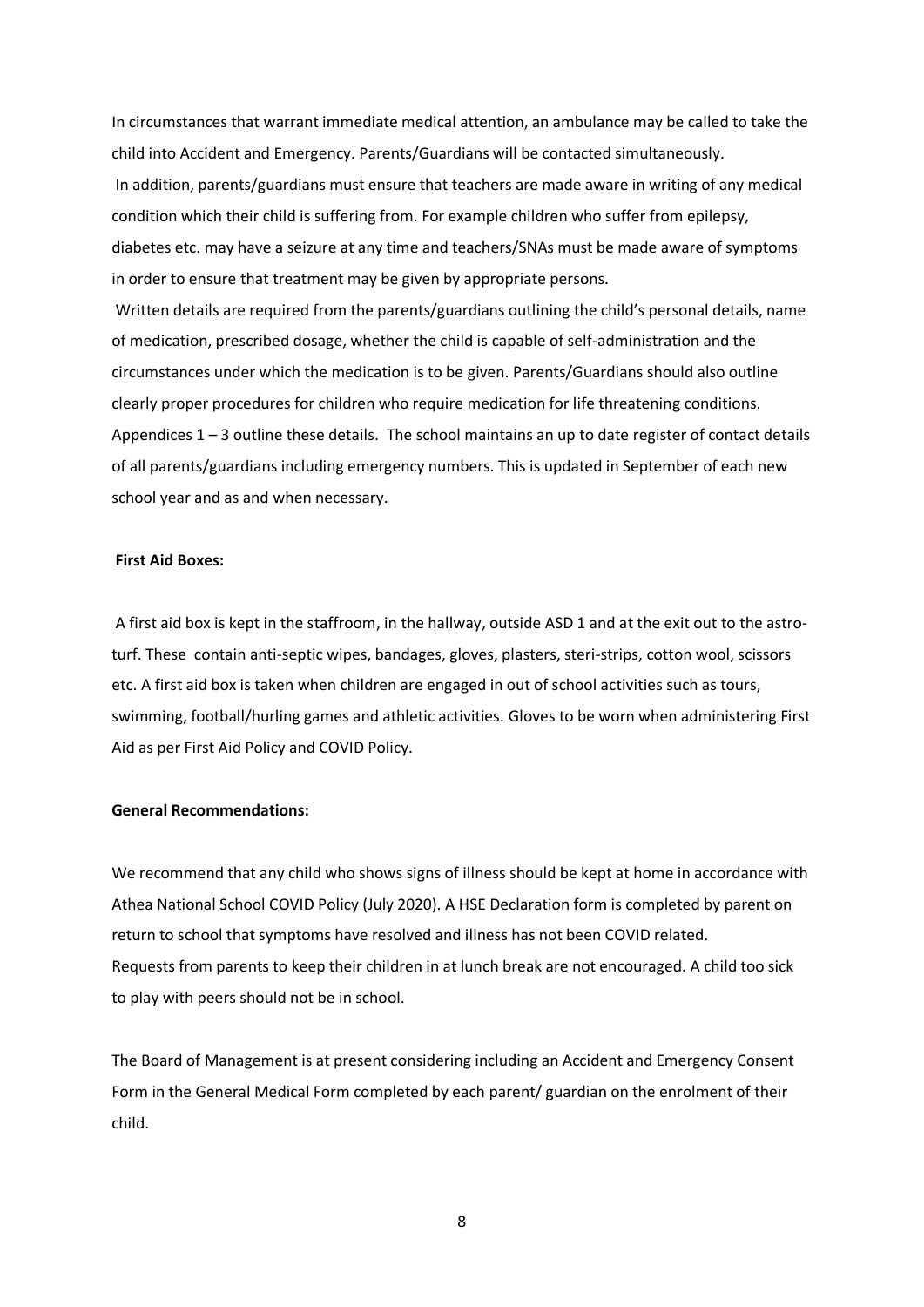#### **Roles and Responsibilities:**

The Board of Management has overall responsibility for the implementation and monitoring of the school policy on Administration of Medication. The principal is the day to day manager of routines contained in the policy with the assistance of all staff members. The principal will ascertain which members of staff are willing to administer prescribed medicines. Mrs. Donna Nolan is the Accountable Person and is responsible for ensuring that both first aid boxes are adequately resourced. Mrs. Nolan will check the first aid boxes weekly for correct contents. This role also includes record keeping in the form of a spreadsheet to be stored in the Medicine Cabinet. This contains drug name, date received, dispensing authority, dosage, expiry date, lot/ batch number, disposal date and location.

#### **General record keeping – Detailed Information for staff:**

All forms and letters concerning administration of medication will be stored in the administrative office. These records are stored in compliance with relevant data protection legislation.

- When a letter regarding a change in dosage or an updated appendix is received, this will be stapled to the FRONT of the existing form, to ensure that the updated information is not overlooked.
- Any handwritten notes made on an appendix form to update it in line with written information provided by parents/guardians will be initialled and dated.
- When an updated appendix is received, the original will be retained, but will have a line drawn through it, to indicate that it is now superseded.
- When medication is administered an Appendix 4 will be filled out and stored in each pupil's confidential file. These records are stored in compliance with relevant data protection legislation. A copy will be given to the parents/guardians.

#### **Success Criteria:**

The effectiveness of the school policy in its present form is measured by the following criteria;

- Compliance with Health and Safety legislation.
- Maintaining a safe and caring environment for children.
- Positive feedback from parents/teachers/SNAs.
- Ensuring the primary responsibility for administering remains with parents/guardians.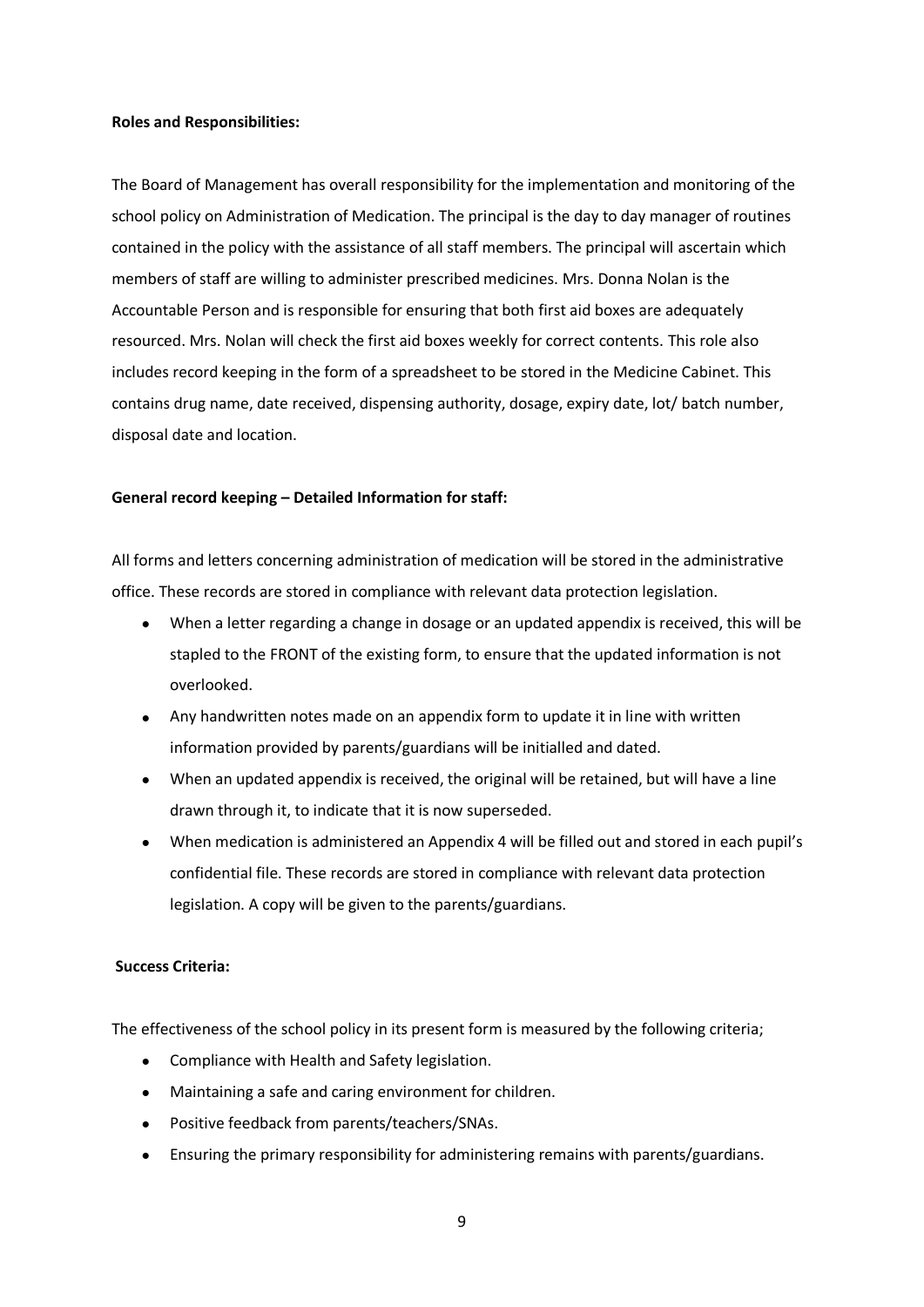#### **Ratification and Review:**

This policy was implemented in Athea National School on 10/01/2011. This policy was redrafted and ratified by the Board of Management on 19/06/2018. It was reviewed in December 2020. The policy will be reviewed in the event of incidents or on the enrolment of child/children with significant medical conditions, but no later than December 2022.

Ratified by the Board of Management on: 08/12/20.

## **Signed:** Marie Gleeson

**Date:** 08/12/20

(Chairperson B.o.M.)

Review Date: Annually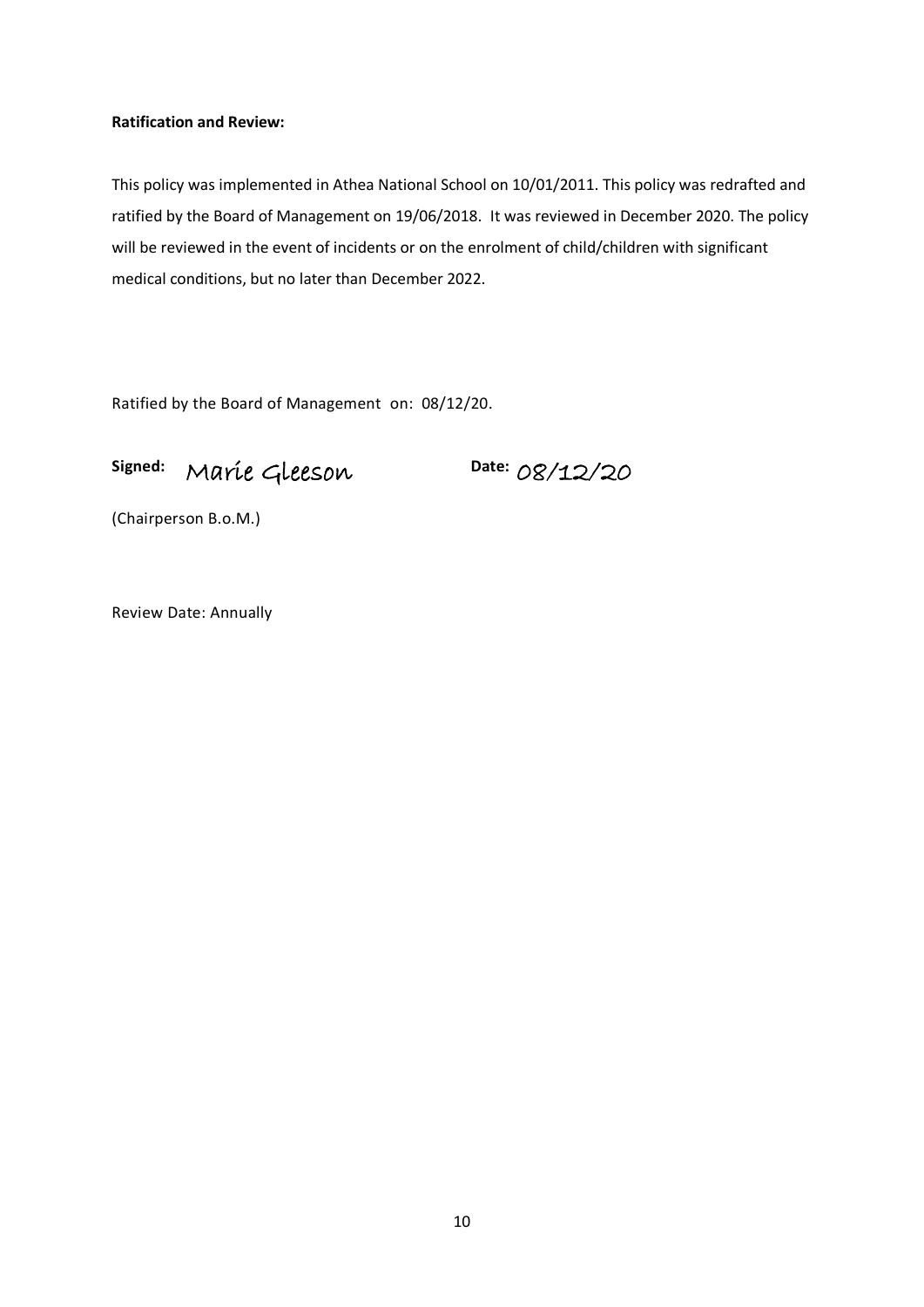|                              | <b>Medical Condition and Administration of Medicines</b>                                                              |  |
|------------------------------|-----------------------------------------------------------------------------------------------------------------------|--|
|                              |                                                                                                                       |  |
|                              |                                                                                                                       |  |
| Date of Birth: _____________ |                                                                                                                       |  |
| <b>Emergency Contacts</b>    |                                                                                                                       |  |
|                              |                                                                                                                       |  |
|                              |                                                                                                                       |  |
|                              |                                                                                                                       |  |
|                              |                                                                                                                       |  |
|                              |                                                                                                                       |  |
| <b>Medical Condition:</b>    | and the control of the control of the control of the control of the control of the control of the control of the      |  |
|                              |                                                                                                                       |  |
|                              |                                                                                                                       |  |
|                              |                                                                                                                       |  |
|                              |                                                                                                                       |  |
| <b>Prescription Details:</b> | <u> 1989 - Johann Stein, marwolaethau a bhann an chomhair an chomhair an chomhair an chomhair an chomhair an chom</u> |  |
|                              |                                                                                                                       |  |

Storage Details: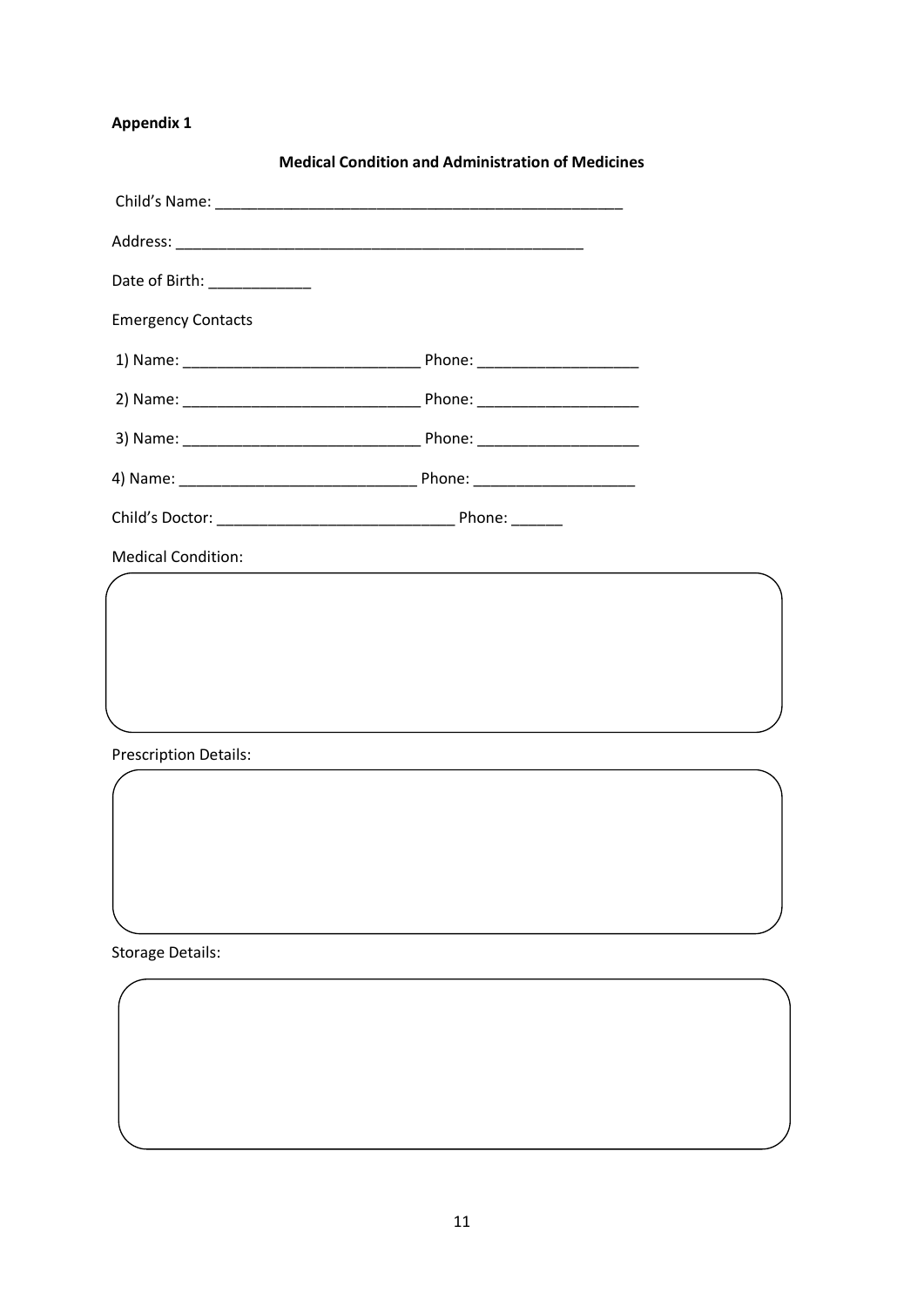What signs/symptoms may indicate your child is in need of this medication: (action)

Dosage required:

What Action is required? (Please attach further instruction if necessary)

I/We request that the principal to authorise the taking of prescription/non-prescription medicine during the school day as it is absolutely necessary for the continued well-being of my/our child. I/We understand that we must inform the school/teacher of any changes of medicine/dose in writing and that we must inform the teacher each year of the prescription/medical condition. I/We understand that no school personnel has any medical training and we indemnify the principal from any liability that may arise from the administration of the medication.

Signed:

\_\_\_\_\_\_\_\_\_\_\_\_\_\_\_\_\_\_\_\_\_\_\_\_\_\_\_\_\_\_\_\_\_\_\_ (Parent/Guardian)

\_\_\_\_\_\_\_\_\_\_\_\_\_\_\_\_\_\_\_\_\_\_\_\_\_\_\_\_\_\_\_\_\_\_\_ (Parent/Guardian)

Date: \_\_\_\_\_\_\_\_\_\_\_\_\_\_\_\_\_\_\_\_\_\_\_\_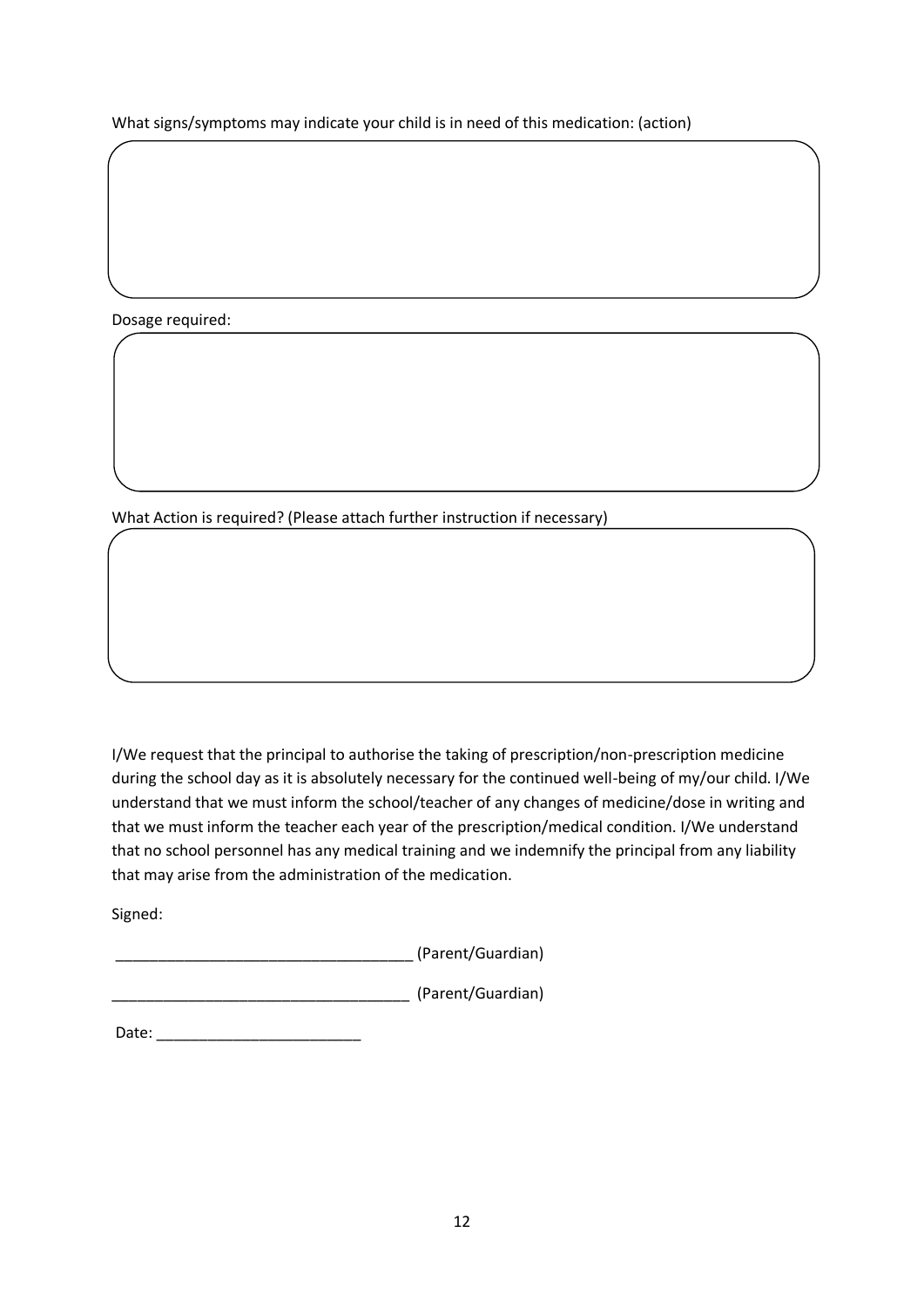## **Allergy Details Type of Allergy:**

## Type of Allergy:

#### Reaction Level:

## Medication:

Storage details:

Dosage required: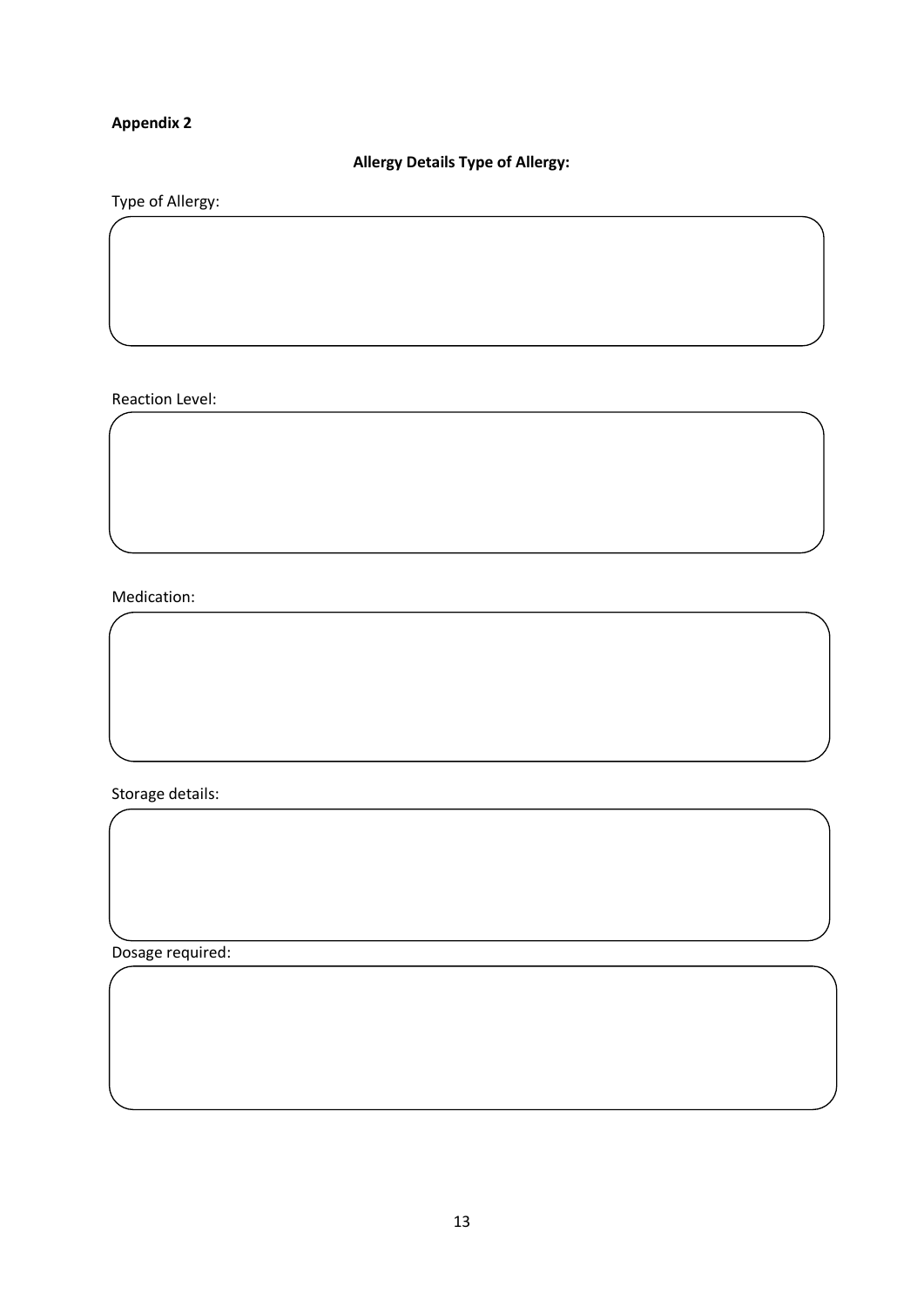I/We request that the principal authorise the taking of prescription/non-prescription medicine during the school day as it is absolutely necessary for the continued well-being of my/our child. I/We understand that we must inform the school/teacher of any changes of medicine/dose in writing and that we must inform the teacher each year of the prescription/medical condition. I/We understand that no school personnel has any medical training and we indemnify the principal from any liability that may arise from the administration of the medication.

Signed:

external parametric parametrization and parametrization and the parameter  $P$ 

external parametric parametric parametric parameters and parameters  $P$  are not a parameters  $P$ 

Date: \_\_\_\_\_\_\_\_\_\_\_\_\_\_\_\_\_\_\_\_\_\_\_\_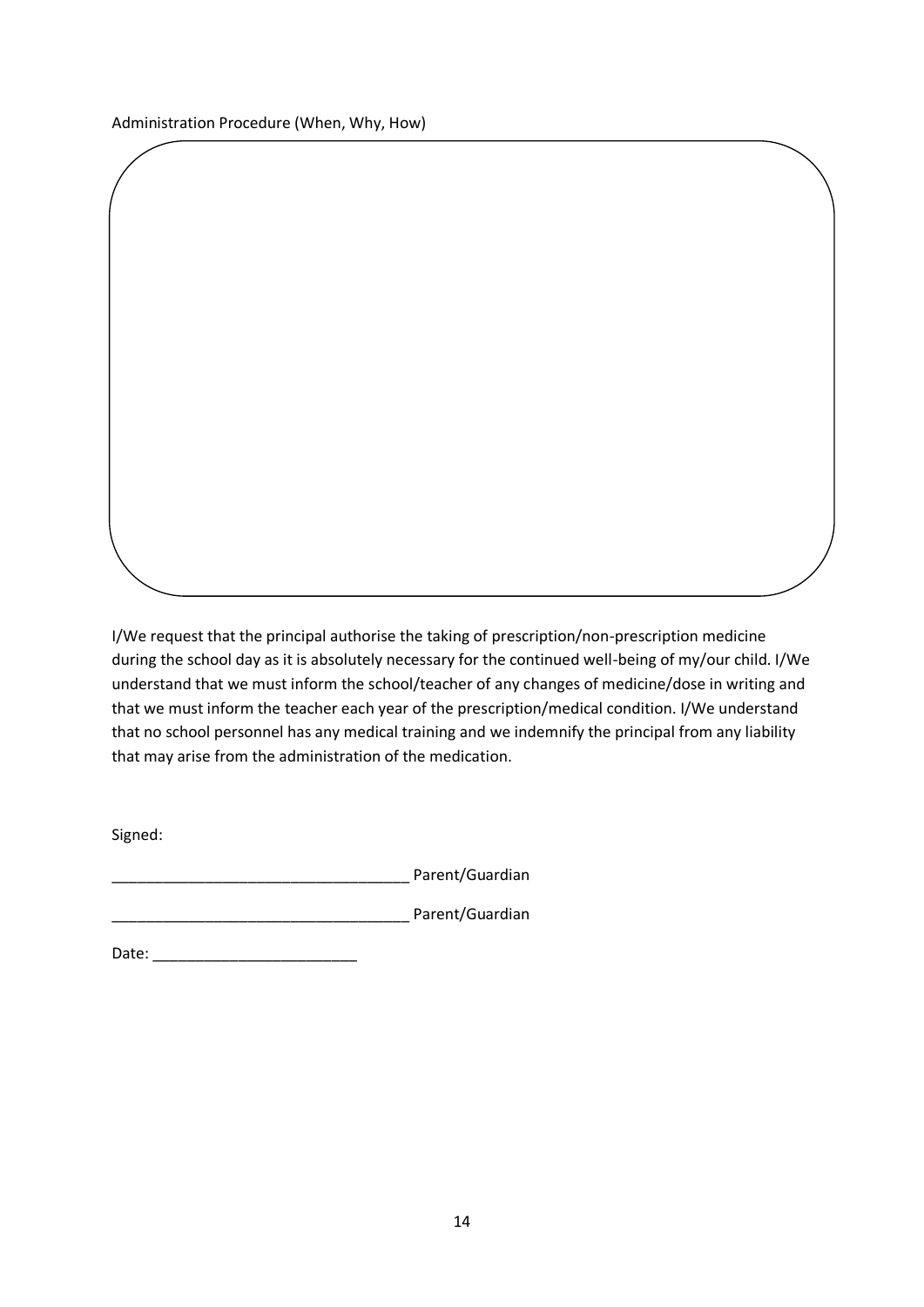#### **Emergency Procedures**

In the event of \_\_\_\_\_\_\_\_\_\_\_\_\_\_\_\_\_\_\_\_\_\_\_\_\_\_\_\_\_\_ displaying any symptoms of his medical difficulty, the following procedures should be followed.

Insert Picture Here

Symptoms:

Procedures:

**To include: Dial 112 and call emergency services. Contact Parents/Guardians/Emergency Contact**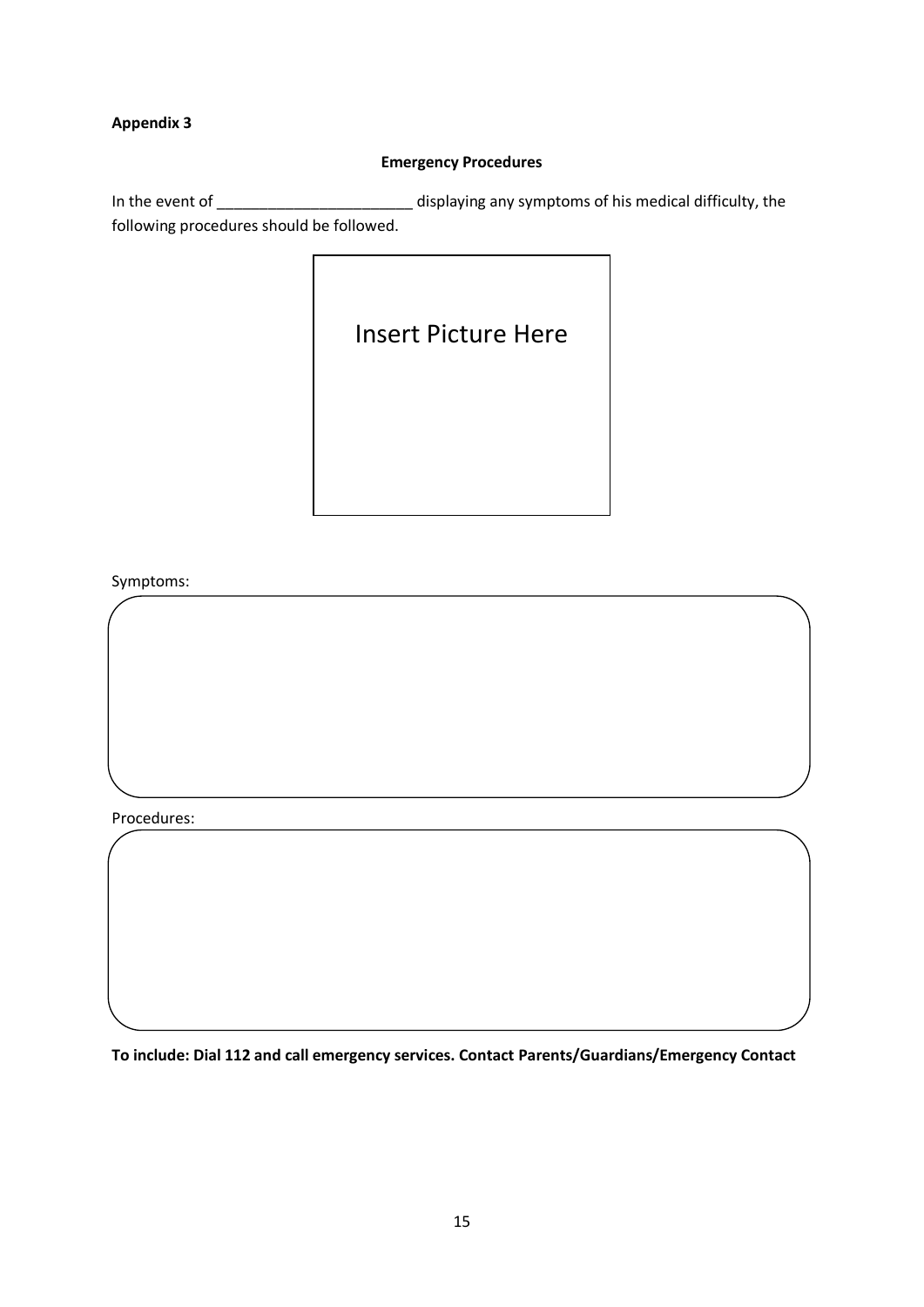**Record of Administration of Medicines**

<u> 1989 - Johann Barbara, martxa alemaniar arg</u>

Pupil's Name: \_\_\_\_\_\_\_\_\_\_\_\_\_\_\_\_\_\_\_\_\_\_\_\_\_\_\_\_\_\_\_\_

Date of Birth: \_\_\_\_\_\_\_\_\_\_\_\_\_\_\_\_\_\_\_\_\_\_\_\_\_\_\_\_\_\_\_\_

Medical Condition:

Medication:

Dosage Administered: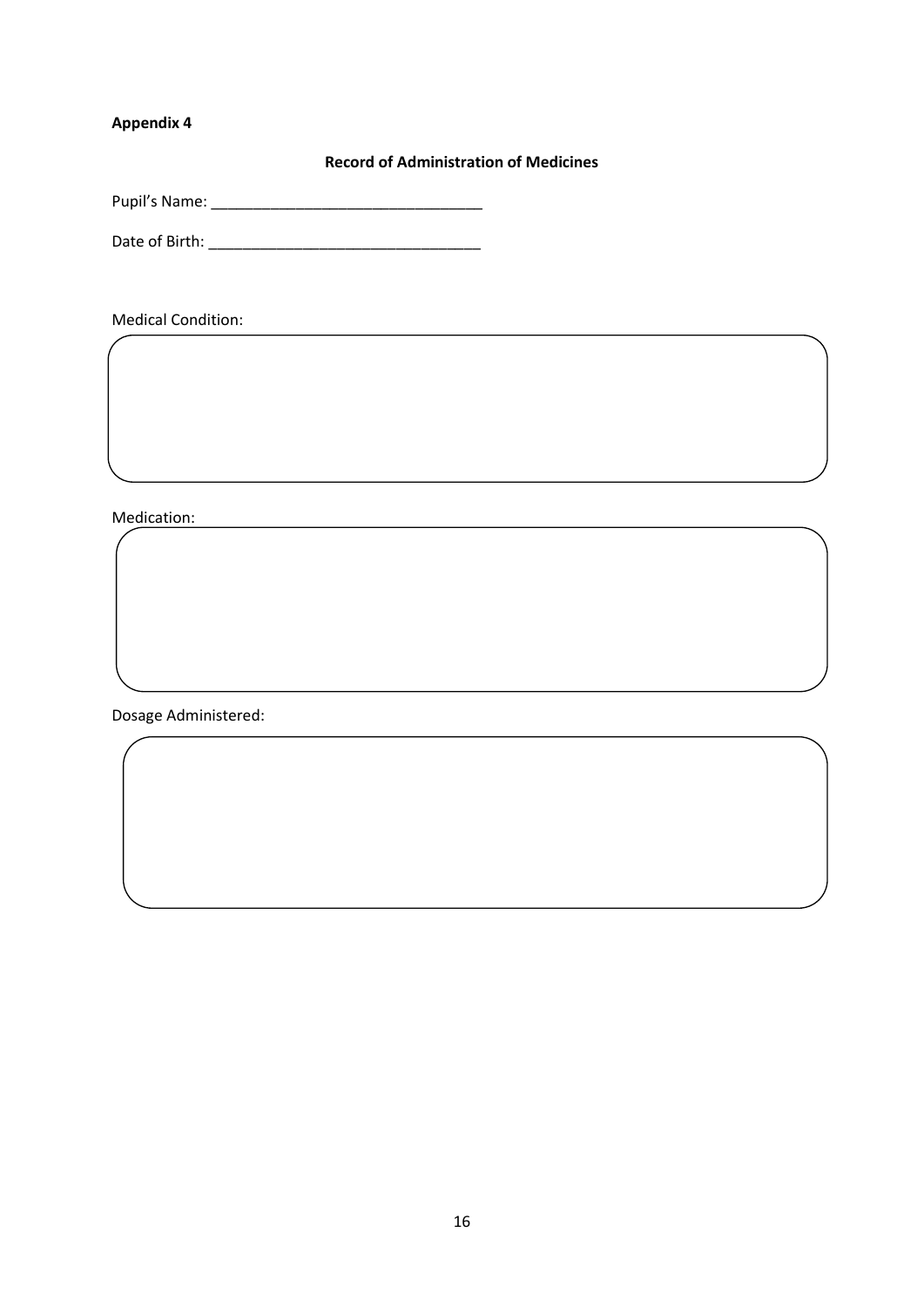Administration Details (When, Why, How)

Signed: \_\_\_\_\_\_\_\_\_\_\_\_\_\_\_\_\_\_\_\_\_\_\_\_\_\_\_\_\_\_\_\_

Date: \_\_\_\_\_\_\_\_\_\_\_\_\_\_\_\_\_\_

<u> 1989 - Johann Barbara, martxa alemaniar argumento este alemaniar alemaniar alemaniar alemaniar alemaniar al</u>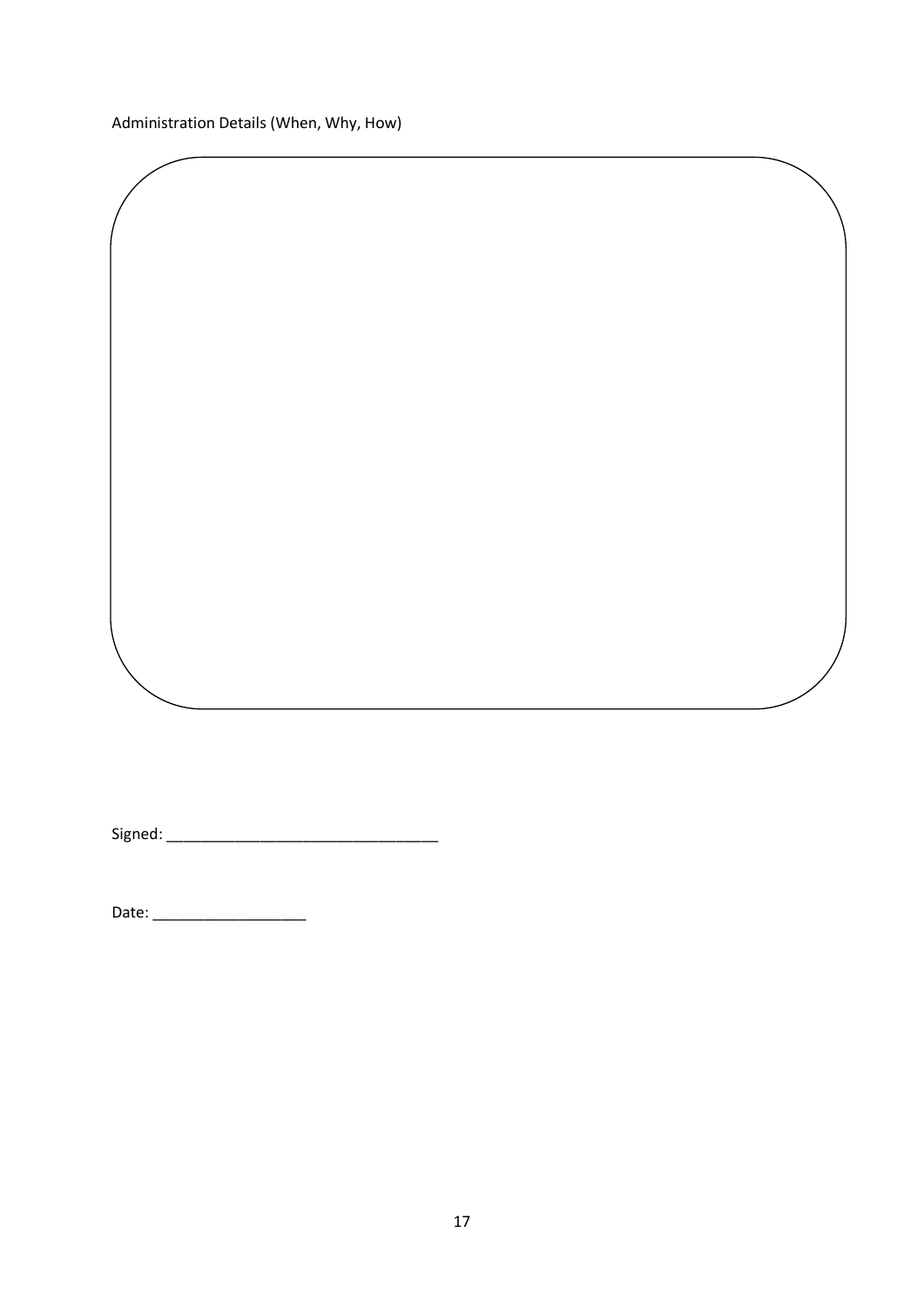|                                       | <b>Medical Condition and Invasive Procedure Details</b> |
|---------------------------------------|---------------------------------------------------------|
|                                       |                                                         |
|                                       |                                                         |
| Date of Birth: ____________           |                                                         |
| <b>Emergency Contacts</b>             |                                                         |
|                                       |                                                         |
|                                       |                                                         |
|                                       |                                                         |
|                                       |                                                         |
|                                       |                                                         |
| Medical condition:                    |                                                         |
|                                       |                                                         |
|                                       |                                                         |
|                                       |                                                         |
|                                       |                                                         |
| Specialist equipment storage details: |                                                         |

Maintenance of specialist equipment: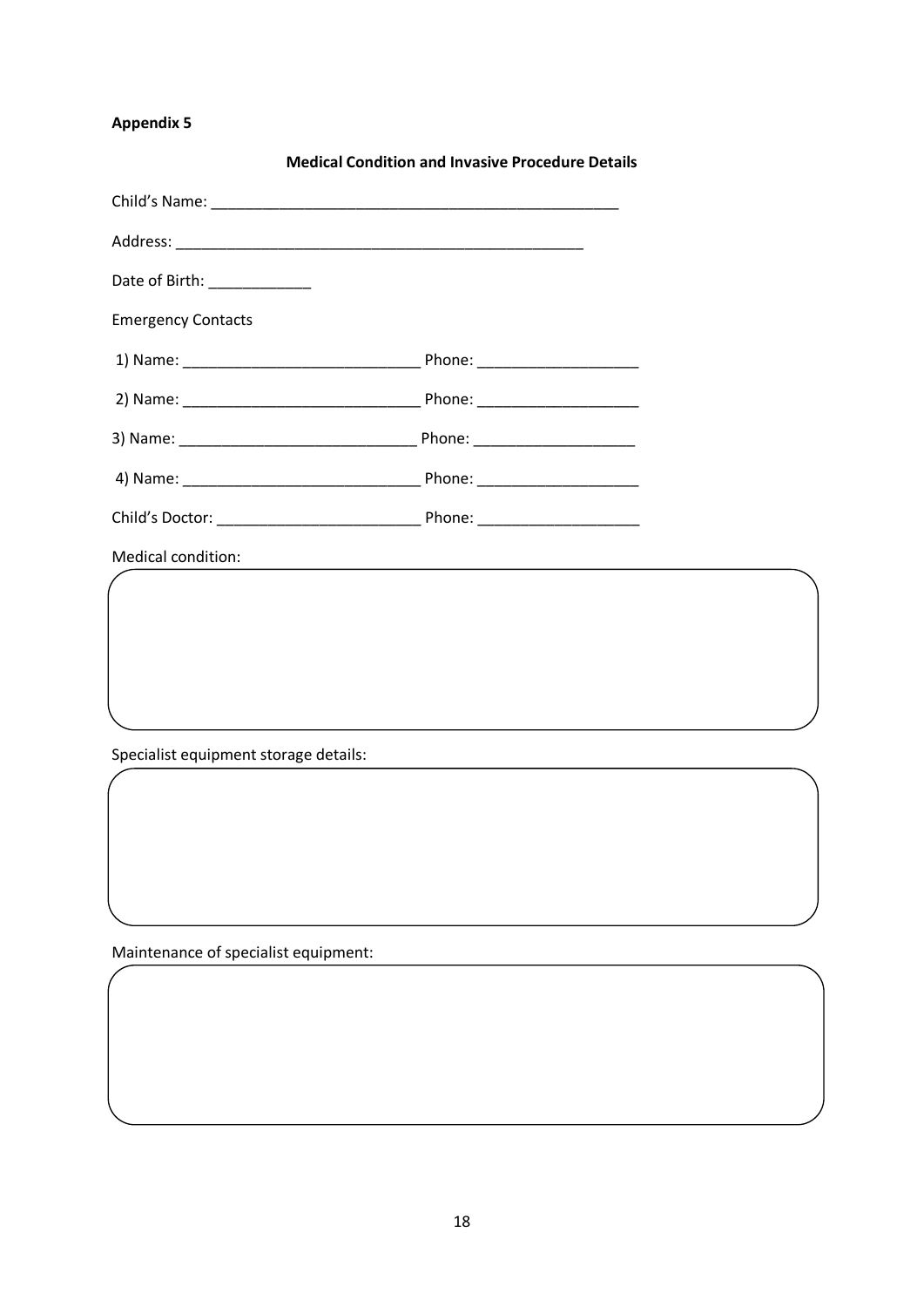What signs/symptoms may indicate your child is in need of this invasive procedure? (action)

What steps are required in carrying out this invasive procedure? (Please attach further instruction if necessary)

I/We request that the principal authorise this invasive procedure during the school day whenever required as it is absolutely necessary for the continued well-being of my/our child. I/We understand that we must inform the school/teacher of any changes of medical treatment/equipment required in writing and that we must inform the teacher each year of the equipment/medical condition. I/We understand that no school personnel has any medical training and we indemnify the principal from any liability that may arise from the invasive procedure.

Signed:

\_\_\_\_\_\_\_\_\_\_\_\_\_\_\_\_\_\_\_\_\_\_\_\_\_\_\_\_\_\_\_\_\_\_\_ Parent/Guardian

\_\_\_\_\_\_\_\_\_\_\_\_\_\_\_\_\_\_\_\_\_\_\_\_\_\_\_\_\_\_\_\_\_\_\_ Parent/Guardian

Date:  $\Box$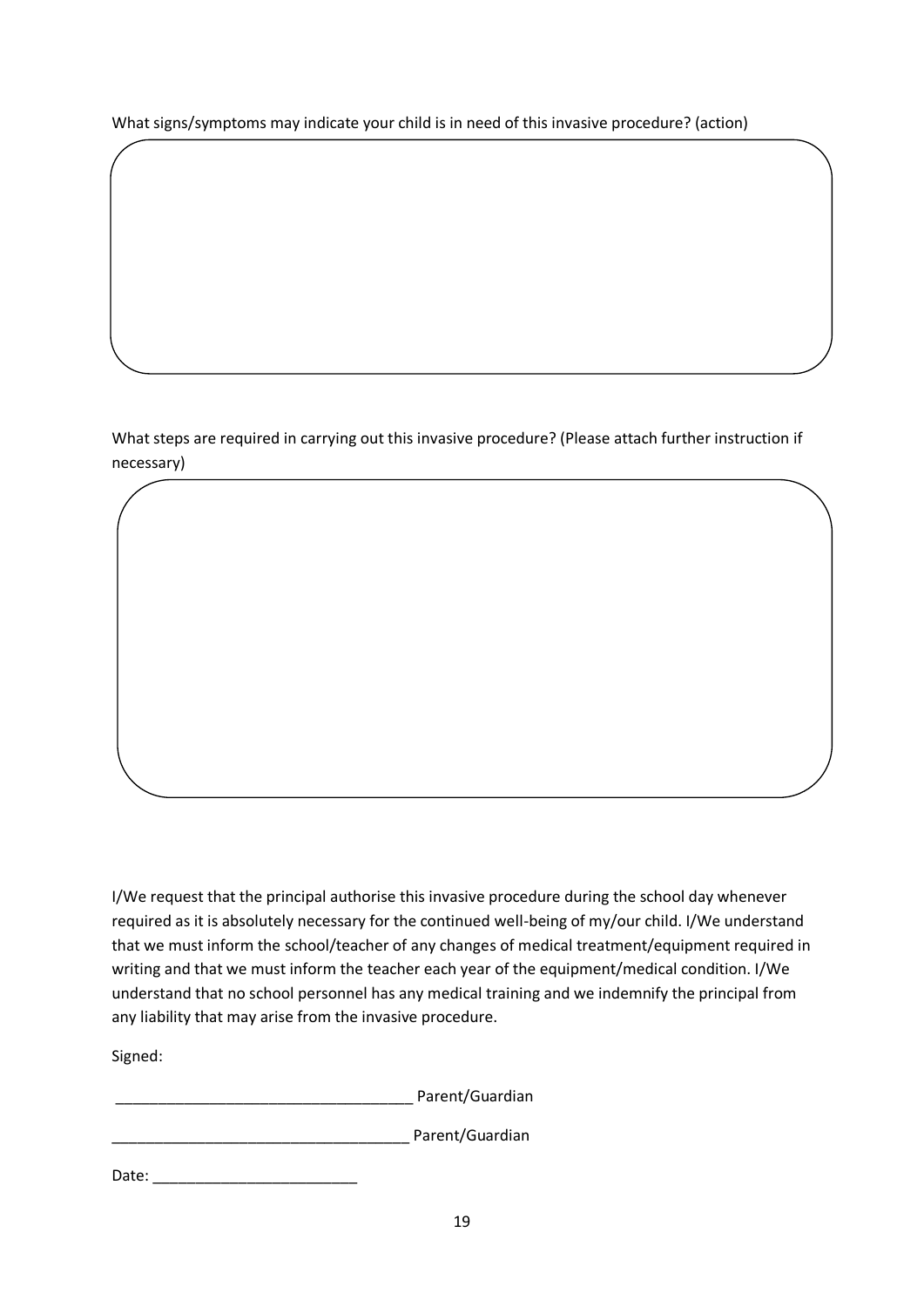**Record of the Administration of Specialist Equipment**

Pupil's Name: \_\_\_\_\_\_\_\_\_\_\_\_\_\_\_\_\_\_\_\_\_\_\_\_\_\_\_\_\_\_\_\_

Date of Birth: \_\_\_\_\_\_\_\_\_\_\_\_\_\_\_\_\_\_\_\_\_\_\_\_\_\_\_\_\_\_\_\_

Medical Condition:

Administration Details: (When, Why, How)

Signed: \_\_\_\_\_\_\_\_\_\_\_\_\_\_\_\_\_\_\_\_\_\_\_\_\_\_\_\_\_\_\_\_

Date: \_\_\_\_\_\_\_\_\_\_\_\_\_\_\_\_\_\_